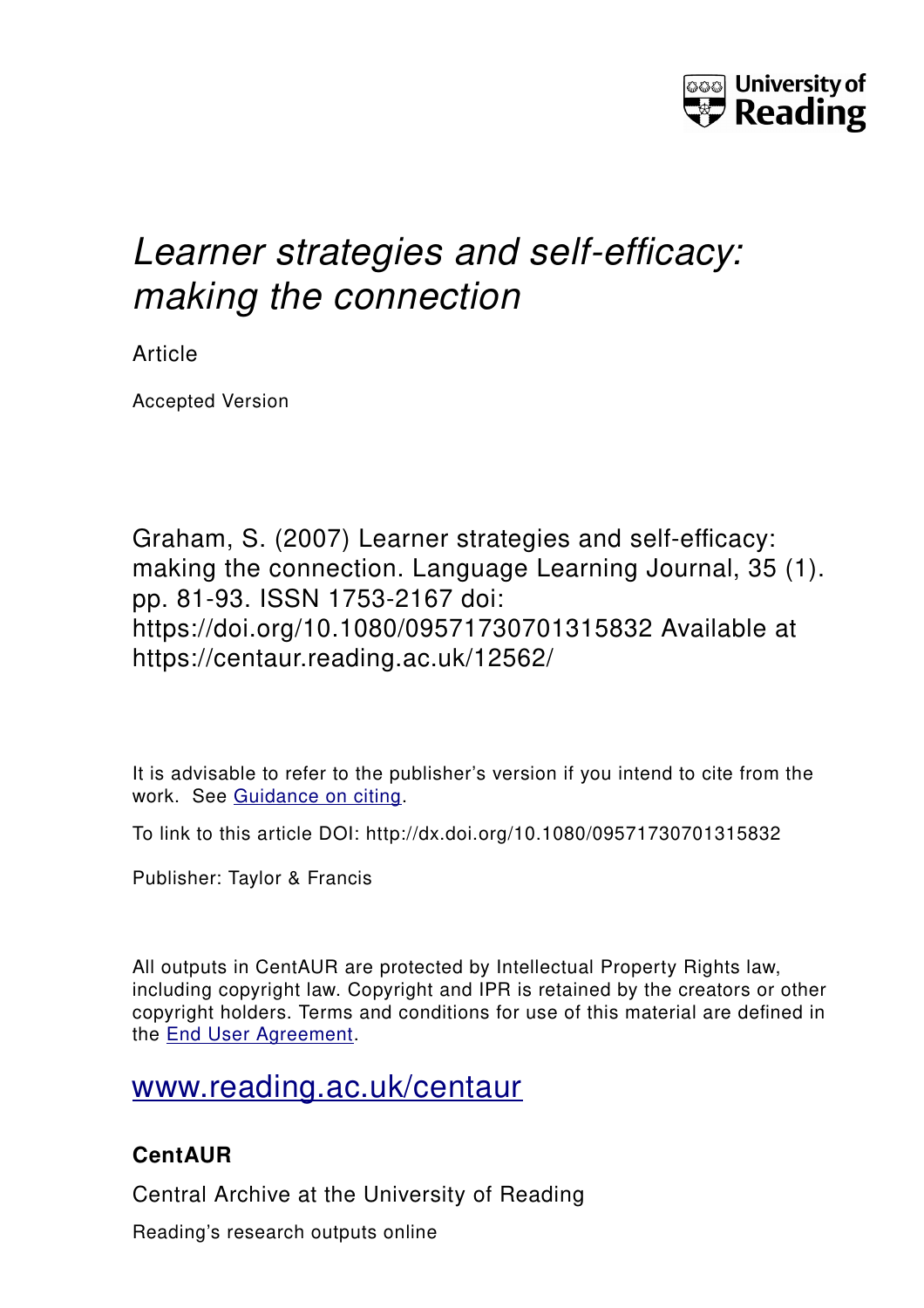Learner strategies and self-efficacy: making the connection

Suzanne Graham, University of Reading

This article reports on part of a larger study of the impact of strategy training in listening on learners of French, aged 16 to 17. One aim of the project was to investigate whether such training might have a positive effect on the self-efficacy of learners, by helping them see the relationship between the strategies they employed and what they achieved. One group of learners, as well as receiving strategy training, also received detailed feedback on their listening strategy use and on the reflective diaries they were asked to keep, in order to draw their attention to the relationship between strategies and learning outcomes. Another group received strategy training without feedback or reflective diaries, while a comparison group received neither strategy training nor feedback. As a result of the training, there was some evidence that students who had received feedback had made the biggest gains in certain aspects of selfefficacy for listening; although their gains as compared to the nonfeedback group were not as great as had been anticipated. Reasons for this are discussed. The article concludes by suggesting changes in how teachers approach listening comprehension that may improve learners' view of themselves as listeners.

#### **Introduction**

The impetus for many studies of language learner strategies has been to uncover what distinguishes more effective learners from less effective ones. Such studies have increasingly shown that the employment of a range of metacognitive strategies is a particularly important characteristic of the 'good language learner' (see Graham, 1997; Macaro, 2001). At the same time, effective strategy use seems to be closely bound up with motivation (Oxford & Nyikos, 1989), although it is not clear whether strategy use aids motivation, or the other way round.

This article addresses those aspects of motivation that concern learners' beliefs in themselves as learners, and whether these can be improved by a programme of strategy instruction. Positive self-beliefs seem to be especially important for what has been called 'motivational maintenance' (see Dörnyei & Ottó, 2004)—persevering with language learning, even in the face of difficulties.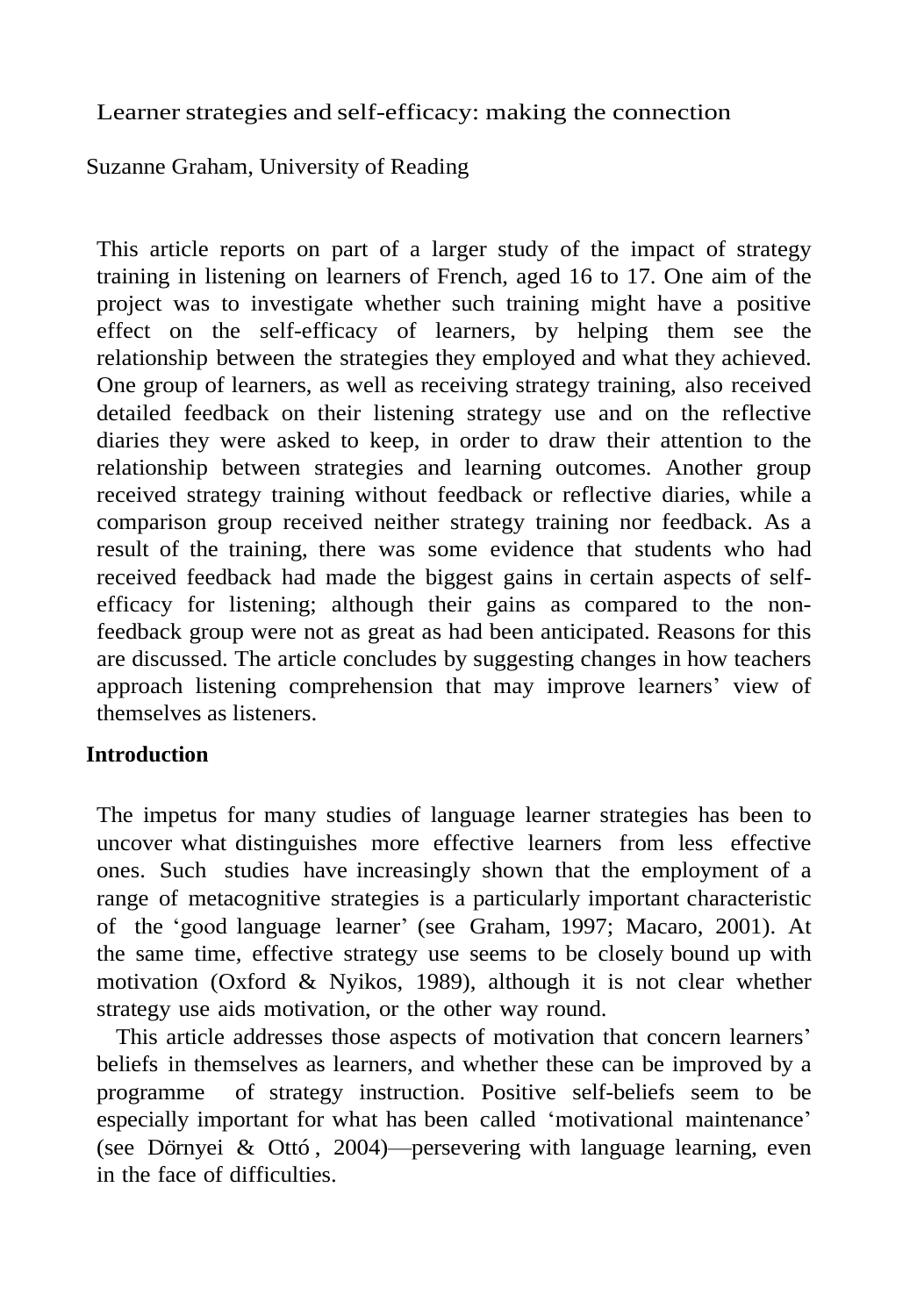#### **Background**

A useful framework for thinking about students' beliefs about themselves as learners can be found in the literature on general educational psychology. Paris and Winograd (1990) refer to 'metacognitive beliefs' beliefs about thinking and learning. They categorise these beliefs into four kinds, of which two will be outlined here. The first of these is agency learners' beliefs about their own abilities and competences. An important aspect of this is 'self-efficacy', or the belief in one's ability to accomplish a task. Self-efficacy beliefs guide people's choices, efforts and degree of persistence with tasks. High levels of self-efficacy appear to be particularly important in maintaining motivation in the face of difficulties and failure (Bandura, 1995). Studies that have investigated self-efficacy in language learning have also found that learners with high levels of selfefficacy seem to have better control over and knowledge of effective learner strategies (Vogely, 1995; Victori, 1999; Yang, 1999).

Self-efficacy beliefs are a response to a question central to motivational behaviour: 'Can I do this task?' (see Pintrich & De Groot, 1990, pp. 33–34). They reflect individuals' judgements of how capable they are of performing specific activities, rather than their judgements about 'who they are as people or how they feel about themselves in general' (Zimmerman, 1995, p. 203). As such, self-efficacy beliefs are contextdependent: one may have high self-efficacy for solving long-division problems, for example, but low self-efficacy for carrying out physics experiments. The construct also differs from perceived self-competence, which Bandura (1993, p.216) describes as being much less specific than self-efficacy, involving a more general appraisal of one's competence, such as might be ascertained from the response to the question 'How good are you at maths?' Such a question usually relates to perceived proficiency in the 'here-and-now', whereas self-efficacy refers to beliefs about expectations of future achievement.

Furthermore, self-efficacy beliefs appear to be more than just a reflection of the amount of skill one possesses and are believed to 'contribute to academic performance over and above actual ability' (Zimmerman, 1995, p. 213, citing Bandura, 1993). In other words, selfefficacy is needed for individuals to make the most of their abilities. In addition, having the skill and knowledge to achieve success in something (perhaps gaining a top grade in French at GCSE) is no guarantee that one will have a high sense of self-efficacy for it. Indeed, Graham (2004) found that when the GCSE grades that Year 11 students of French predicted for themselves were compared with those predicted by their teacher, the learners significantly underestimated what they would achieve. They thus displayed low levels of self-efficacy in spite of high ability.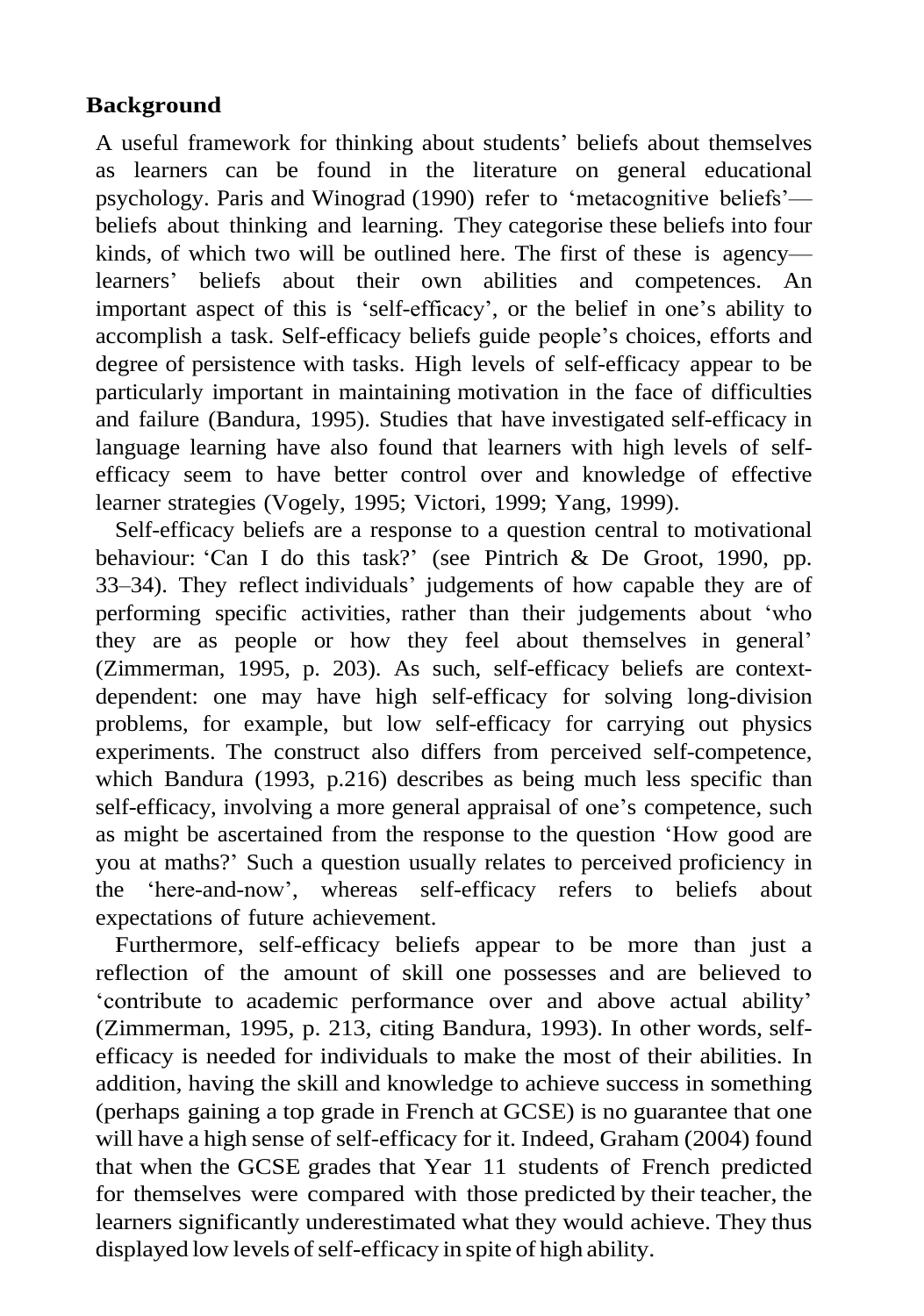The second element of metacognitive beliefs in the framework of Paris and Winograd (1990) is instrumentality. This concerns learners' perceptions of the relationship between the learning strategies they employ on tasks and learning outcomes. As such, it is related to the notion of attributions, or the reasons learners give to explain perceived 'success' or 'failure'. Attributions are believed to play an important role in selfefficacy beliefs and motivation for language learning (Tremblay & Gardner, 1995). The impact of attributions on these factors can be either positive ('adaptive') or negative ('maladaptive'). Learners who believe that their academic achievements (including 'failure') can be explained by factors within their control (such as how hard they tried or which strategies they employed) are likely to be motivated to attempt similar tasks again. They can change the amount of effort or the type of strategies they employ, and therefore the possibility of doing better remains open. Motivation is likely to be lower among learners who believe that their lack of success is caused by factors beyond their control, such as the difficulty of the tasks they are given, or what they perceive as their own supposed innate and unchangeable low ability. In recent years, several studies have suggested that learners in England tend to make negative or maladaptive attributions for doing less well in foreign languages, blaming such factors as task difficulty or 'low ability' (see Williams & Burden, 1999; Graham, 2002, 2004; Williams et al., 2002). Graham (2006a) suggests that such a tendency is particularly acute in a skill such as listening comprehension, where the processes involved to learners to be seem inaccessible and uncontrollable. Attitudes towards listening expressed by learners in that study included a sense of passivity, whereby, however hard they 'tried' at listening, progress was likely to be limited. Few students were aware of any strategies they might employ to make the listening process easier, other than 'listening for key words', a strategy one student claimed had been suggested by her teacher. Yet, as Graham (1997) indicates, when students say that they listen for 'key words', they rarely mean listening for words that are crucial for comprehension. Instead they mean latching on to any words that they can understand, regardless of their usefulness for understanding the text. Having only one strategy for listening however, can lead to a sense of stagnation.

Promoting positive self-efficacy beliefs seems to be especially important in the context of MFL learning in England, where decreasing numbers of students opt to study a foreign language when they no longer have to. Graham (2004) reports that for many students, feeling that they lacked the ability to do well in AS French was an important reason why they decided not to take the subject post-16. Macaro (unpublished study) found that many Year 13 learners believed that foreign languages were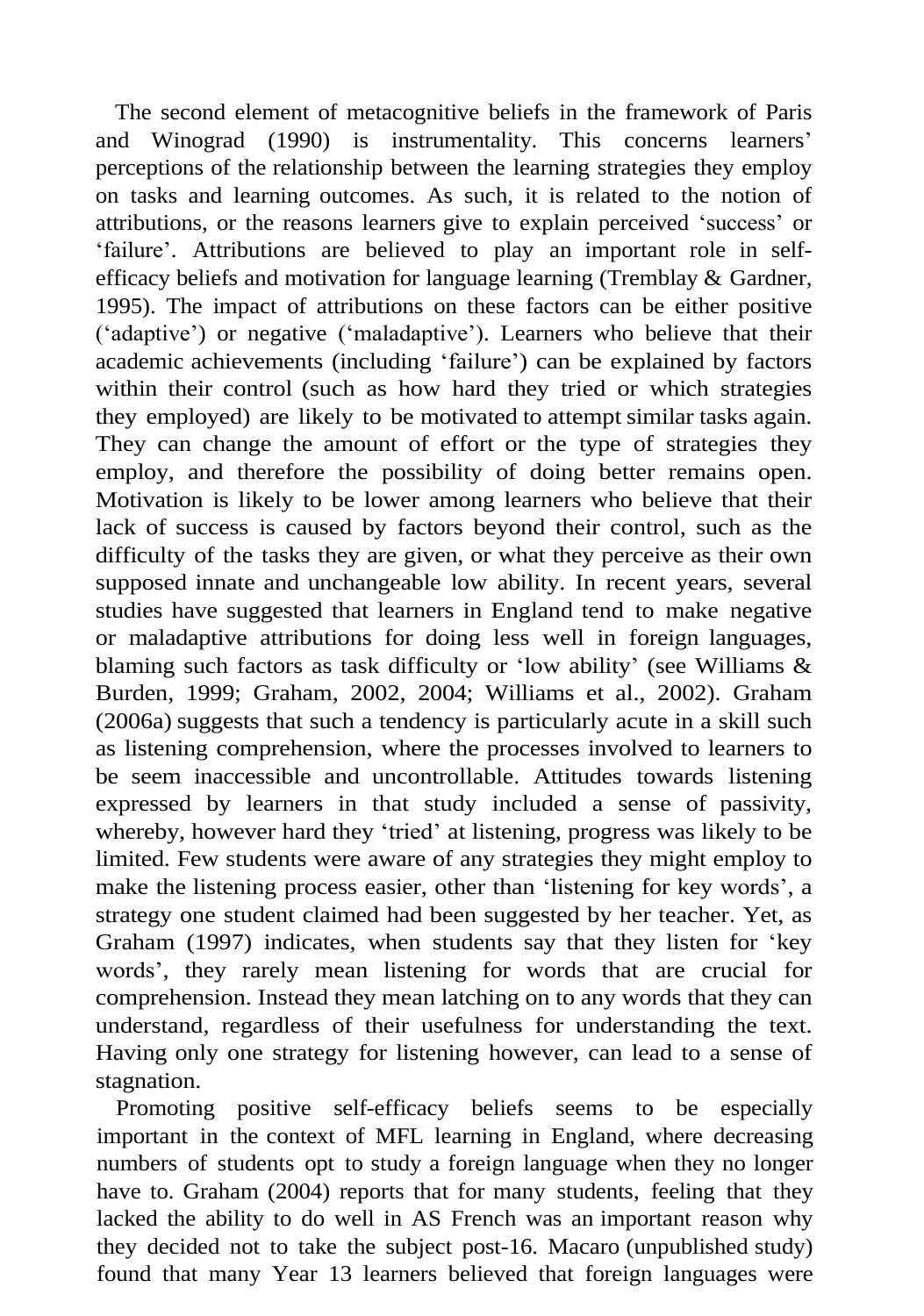more difficult than their other A-level subjects. Many students who start the first year of post-16 study of French do not go on to take the full advanced level examination, possibly because they feel that they will achieve a lower grade in French than for other subjects.

There is some evidence in the literature of general educational psychology that learners' metacognitive beliefs, including the attributions they use to explain success or failure, can be modified. Brophy (1998) explains how this is possible through activities and feedback that encourage learners to deal with difficulties and setbacks by 'retracing their steps to find their mistake or by analyzing the problem to find another approach'. Feedback is especially important in helping them to attribute their failures to 'insufficient effort, lack of information, or use of ineffective strategies rather than to lack of ability' (Brophy, 1998). This approach involves drawing learners' attention to the link between their strategy use and their learning outcomes—that is, it increases their sense of instrumentality, to use the terminology of Paris and Winograd (1990). The aim of the present study was to investigate how far the self-efficacy of Year 12 learners of French could be improved by a programme of strategy training which encouraged them to make these links.

#### **The present study Students**

The self-efficacy of Year 12 learners of French for listening was explored with a larger project (see Graham and Macaro, The Language Learning Journal, Volume 35, Number 2), which sought to improve the listening and writing of students in this age group through a programme of strategy instruction.

Three groups of students were involved: a comparison group, made up of students from four schools, who received no strategy training but just completed a range of tests; and two treatment groups, a 'high scaffolding' group (HS group, made up of students from five schools) and a 'low scaffolding group' (LS group, made up of students from five schools). Table 1 gives details of the numbers involved at the start and the end of the project. $<sup>1</sup>$ </sup>

TABLE 1 here **Method**

**Assessing self-efficacy**. Students' listening proficiency was assessed at the start and end of the project through a group listening test. A different test was used each time but they were judged to be of comparable difficulty.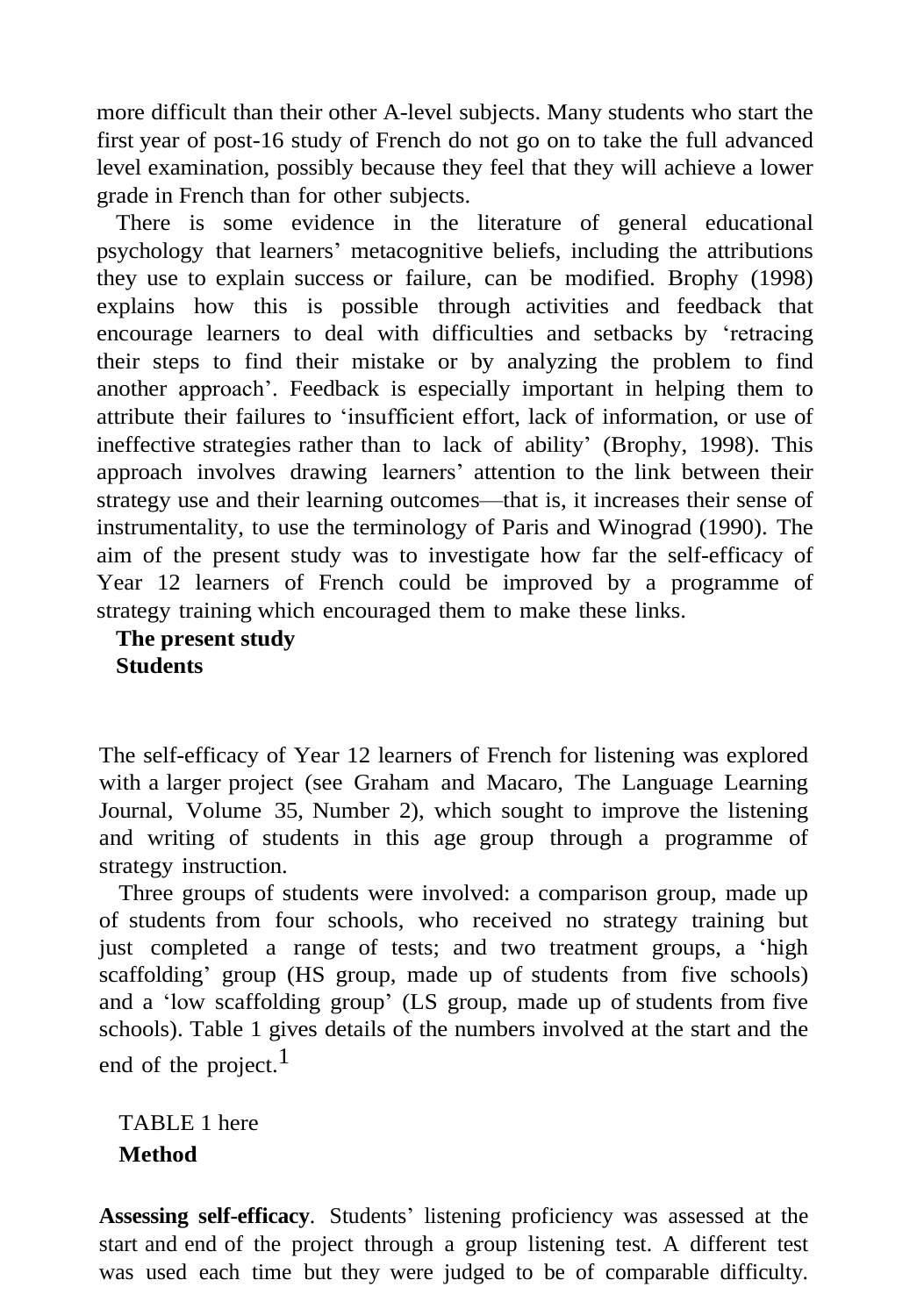Each test was on the topic of holidays, and learners were asked to write down in English everything they had understood from four short passages. They were thus required to understand the passages in detail and also to identify a number of opinions expressed in each one. After each test, students completed a self-efficacy questionnaire. This asked them to indicate how sure they were on a scale from '0' (very unsure) to '100' (completely sure) that, if faced with similar listening passages, they could do the following:

- 1. Understand the gist
- 2. Understand details
- 3. Work out the meaning of unknown words
- 4. Understand opinions

The questionnaire was based on one used in a study by the National Capital Language Resource Center (2000) in the US, which investigated the relationship between language learning strategy use and self-efficacy. By asking students to say how confident they were about tackling a similar task in the future rather than asking them how well they thought they had actually done on the task, the questionnaire tried to capture the 'future' aspect of self-efficacy. The four areas were chosen as typical of the challenges that students at this level are faced with in listening.

At the end of the project, students completed a questionnaire which asked them to indicate their areas of greatest and least success in language learning and to give the most likely reasons for these perceived successes or failures. This sought to obtain some information about students' attributions which might further elucidate the data gathered on selfefficacy. Students were also asked to comment on how much they felt their listening had improved during the course of the project and how helpful they felt the strategy instruction had been in this respect.

#### **Aspects of the strategy training directed at improving self-efficacy and positive attributions**

Students in both the HS and LS groups received detailed instruction in a number of listening strategies (see Graham and Macaro, op. cit.). In addition, the HS groups were involved in activities that were intended to help them see the connection between the strategies they employed while listening and how well they listened, as described below.

**Initial awareness-raising.** At the start of the project, students in the HS group took part in a session which invited them to consider a number of statements about language learning made by other students (the statements were drawn from Graham, 2006b). They were asked to sort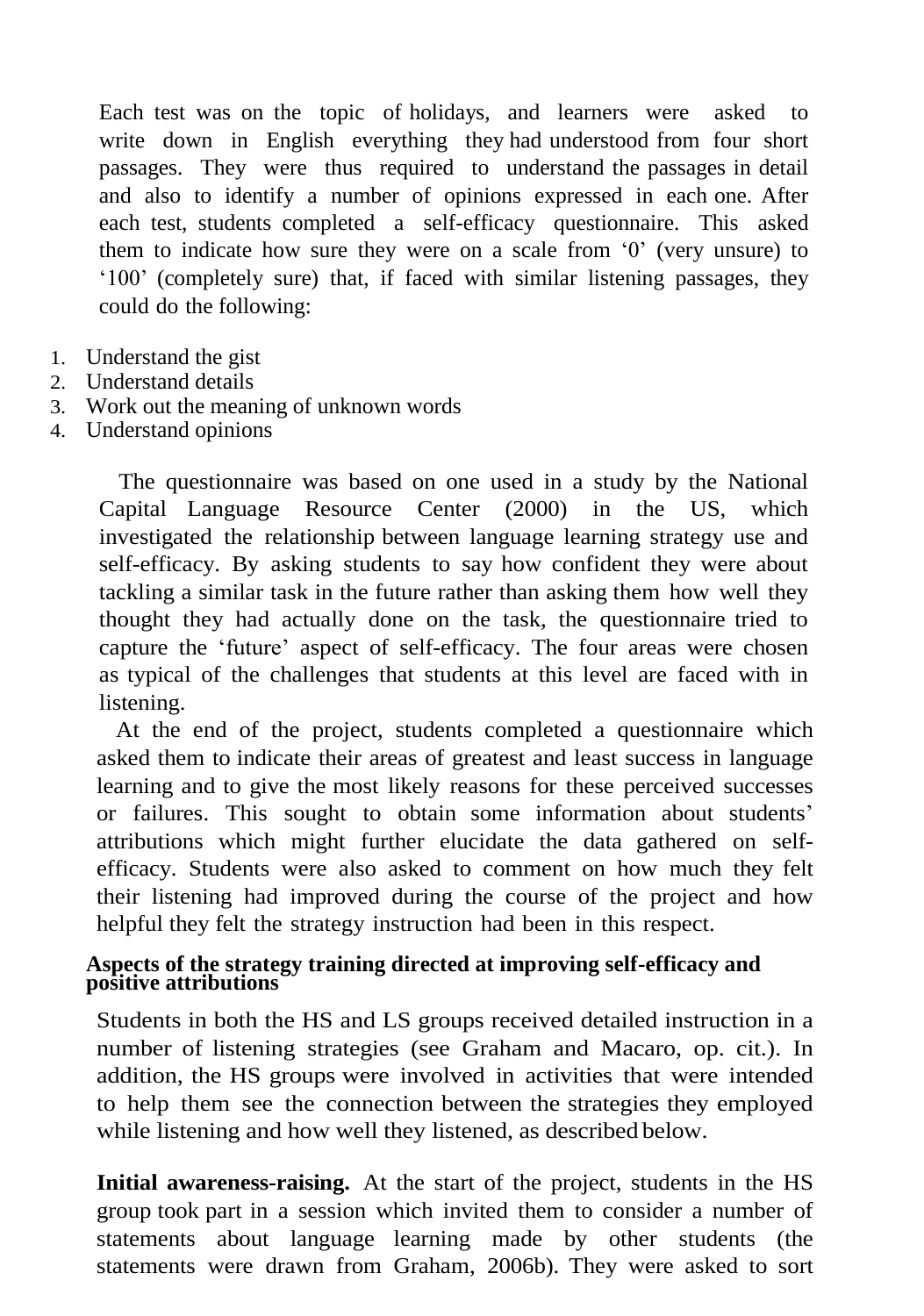these statements into those which suggested that the student was in control of his or her learning, and those which suggested a lack of control. They then discussed as a group whether they felt in control of their language learning. This led into a presentation by the researchers on how strategy use can help students achieve this control, with example of the listening and writing strategies used by good language learners (drawn from Graham, 1997, and Macaro, 2001). Subsequently, over approximately six months, students completed a range of listening activities as part of their normal class work. These modelled different listening strategies. At the end of each activity, learners were asked to indicate which strategies they had used and which they felt had been most useful.

The strategy training for LS students differed in that it did not start with an awareness-raising session. Thus, there was less emphasis for these students on how the strategies that were later presented in class activities would increase their control over their learning. The activities LS students completed in class were, however, the same as those carried out by the HS schools.

**Reflection and strategy feedback.** Additional measures were taken with the HSgroup,in order to increase their sense that the strategies they were being taught and were using were increasing their control over their ability to listen effectively. After they had completed the listening strategy training activities and indicated which strategies they had used, students from this group were asked to submit their work to the researchers, who then provided feedback on their strategy use only. Feedback on the correctness of their answer was only given in relation to the strategy use associated with it. For example, if a learner incorrectly wrote that a listening text had said that grandparents should spend more time with their grandchildren, while the text had in fact said that a number of people are affected when parents divorce, including grandparents, the learner would be advised that he or she needed to verify any predictions made before hearing the text by listening carefully for any disconfirming statements, and to rely less on what common sense suggested.

Learners in the HS group were also asked to keep a strategy use log, a kind of reflective diary. This asked them to comment on the listening strategies they thought they had used during the month, under the headings of 'Preparation for listening', 'Process of listening', and 'Checking/monitoring'. They then listed their plans for developing strategies during the next month and how they were going to achieve this. In addition, they were asked to comment on their progress in listening using the following headings:

What went well?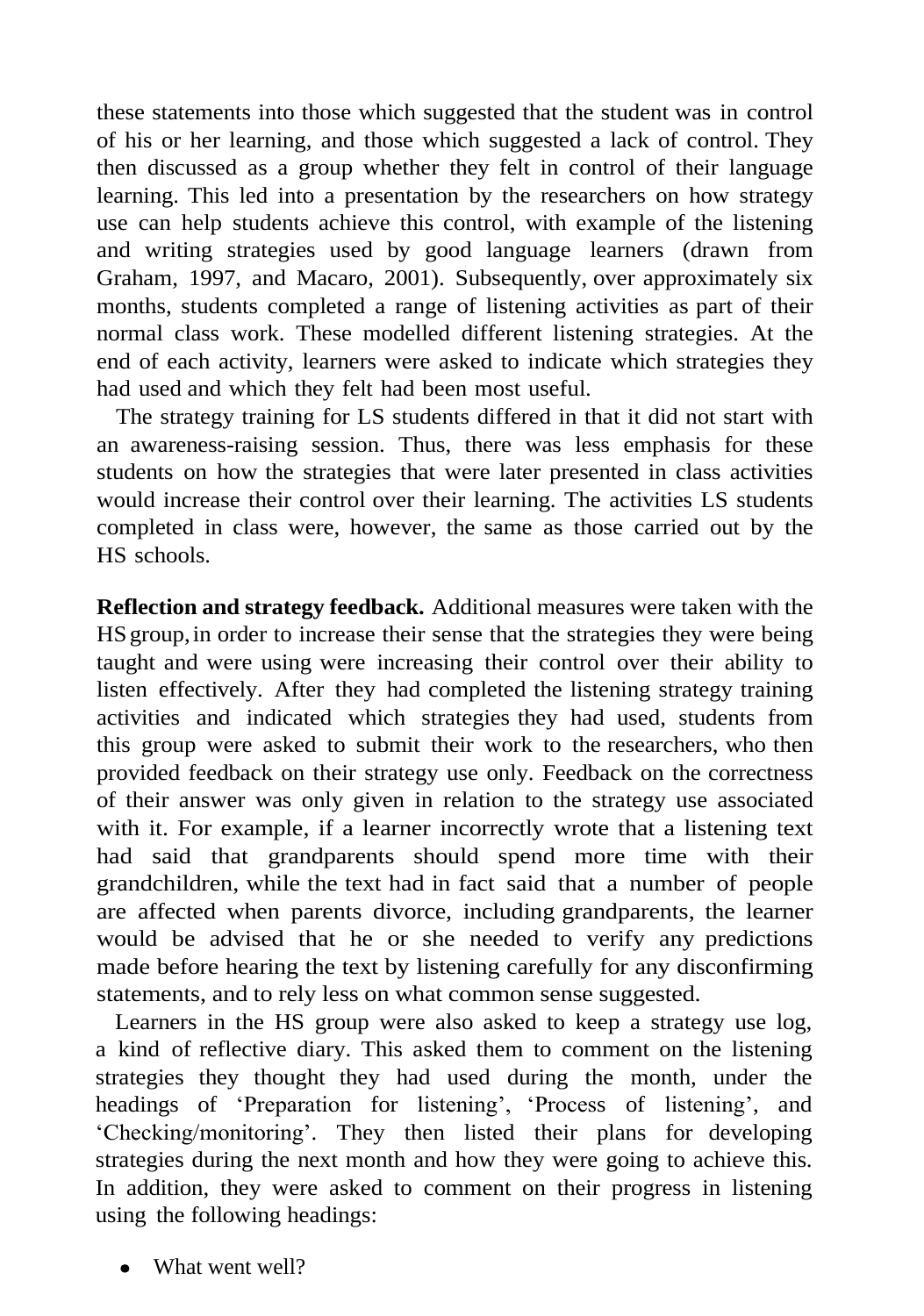- Why?
- What didn't go well?
- Why?
- What do I feel?
- What next?

The purpose of this was to draw students' attention to the link between what they did (i.e. the strategies they used) and how well the listening task had gone, and to get them thinking about what strategies they might try out in the future to further improve their learning. In essence, the aim was to try to modify learners' meta- cognitive beliefs and the attributions they made for doing well and not so well. Students submitted their logs to the researchers, who then sought to underline this connection between strategies and outcomes in the feedback they gave to students. When students tried to attribute their learning outcomes to things other than strategies, such as the speed of the tape or the difficulty of the task, the researchers tried to show in their feedback how a different strategy might help them cope with these aspects. Here is an example of the sort of dialogue that was thus established: Student C has commented that listening is difficult and that it is difficult to make progress. The researcher tries to help her see what she could do to change this situation:

Feedback to Student C:

*Thank you very much for your thoughtful comments. It is encouraging to see that you are using some important strategies. Listening is difficult and it can seem as if it is hard to make progress. But looking at your diary and at your work over the months, it's clear to me that the strategies you are using are helping you to improve, even if you still don't feel totally confident. It will take time.*

*I'm glad to see you are reading accompanying questions and blurb to get an overall sense of the passage before you start that's important, so that you don't get bogged down by detail too soon. Try to think quite broadly at first about what you might hear, especially for the first listening—and remember that you might not hear the exact word you have predicted, but a synonym for it or a phrase.*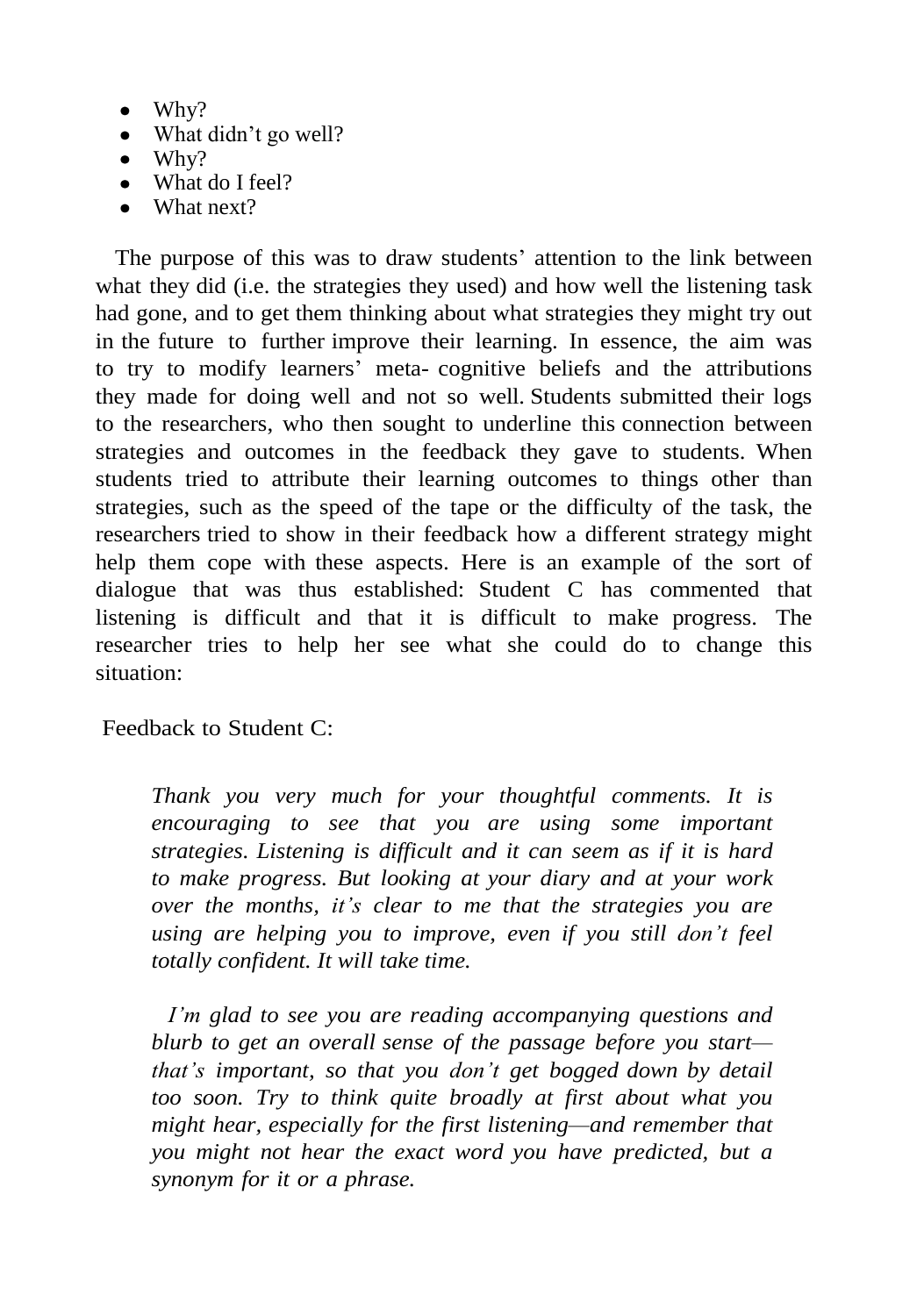*Checking and monitoring are important too—so, for example, if you predict what words/ideas you might hear, you also need to listen out for things like negatives that tell you that your predictions weren't quite right. If you predict individual words, listening to what comes before and after them can help you check out your predictions too.*

*Well done—I look forward to reading what you say for next month's entry.*

Student R suggests in her diary that she has done better in listening because she feels the class has been given easier work recently. The feedback aims to help her see that it is what she has done, rather than the nature of the tasks, that may well have helped in this respect.

Feedback to Student R:

*You have made some very thoughtful comments and it's great to see that you feel you are making progress. Don't just assume that you have done better on a listening because it is slower—it may be that you are getting better at dealing with the speed of passages because of the strategies you are using, to break up the text, for example. The strategies you list on the second sheet listening for discourse markers, tone of voice, anticipating what might come up, will all have helped with this.*

The amount of feedback individual students received varied greatly, however, as it was dependent on how many pieces of work they submitted and how many diary entries they made. Generally, students completed far fewer strategy logs than the project team had originally hoped, and some teachers reported that students particularly disliked this aspect of the project. The teacher who seemed to have the most success in persuading her students to complete the logs did so by giving them time in lessons for this.

Students in the LS group did not keep reflective diaries and did not receive feedback on their strategy use from the researchers.

#### **Results**

In terms of the impact the strategy instruction had on the students' listening scores between pre- and post-test, the results were encouraging,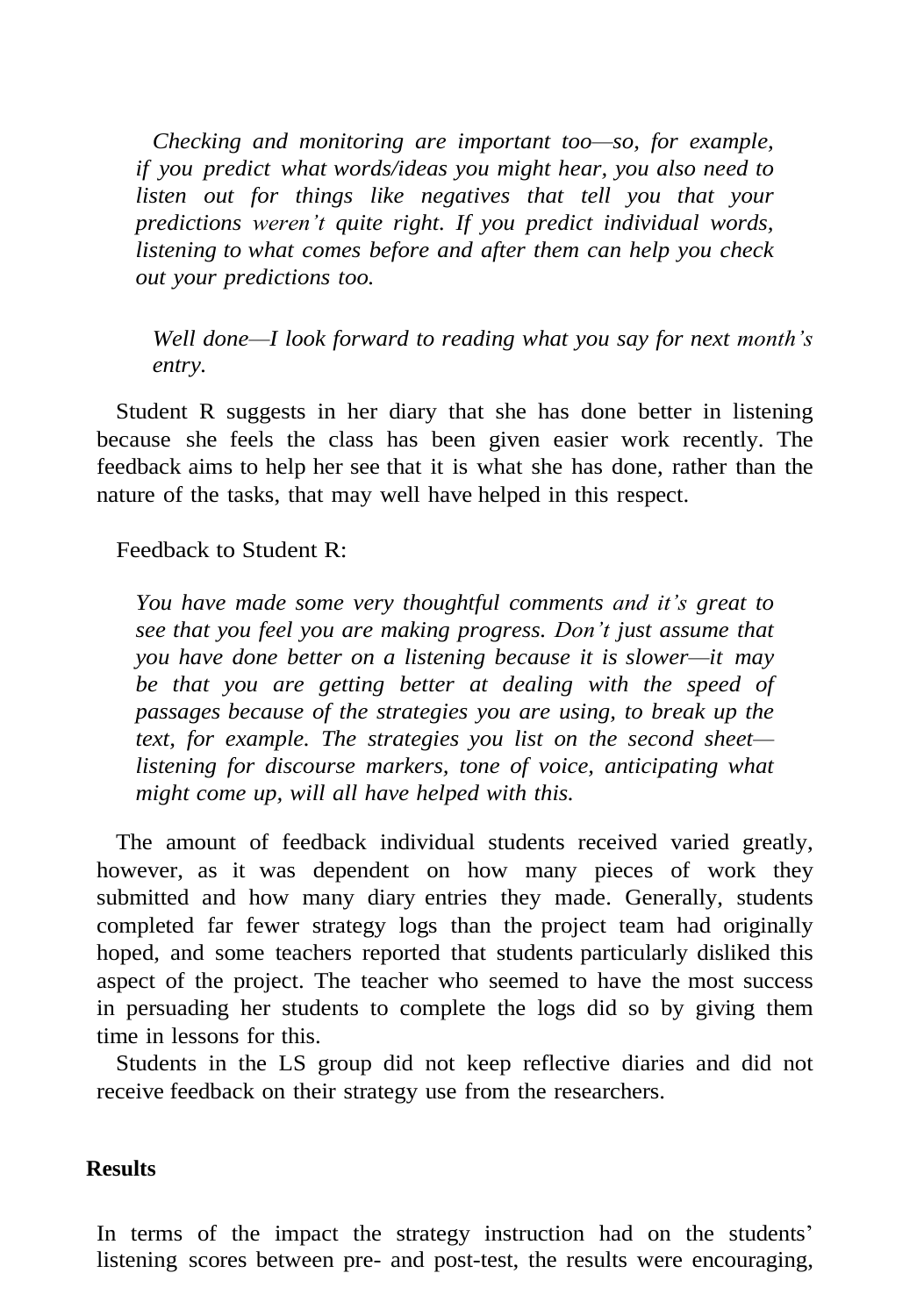with HS schools making the most improvement out of all three groups.<sup>2</sup>

As far as self-efficacy for listening is concerned, most students displayed low levels (Table 2) at the beginning of the project, particularly regarding understanding detail and unknown words. In the normal course of events, we might expect that by post- test, all students would have gained more confidence in their listening ability, simply from having been exposed to more French during the course of six to eight months. This was indeed the case (see Tables 3 and 4). The HS schools made the greatest gains in all aspects of self-efficacy for listening, followed by the LS schools. Statistical tests<sup>3</sup> indicated that HS and LS schools' gains were significantly greater on understanding detail and understanding opinions than those of the comparison schools. No statistically significant difference was found between the HS and LS gain scores, however.

TABLS 2-4 here

These gains suggest that the strategy instruction had the biggest impact on HS and LS students' confidence in understanding details and opinions. These areas are particularly important for listening at AS and A2 level, and many of the strategies included in the instruction were aimed at helping students to be more careful in their listening, verifying their predictions and paying attention to features such as negatives and discourse markers used in the texts.

The above results need to be interpreted with caution, however. It is possible that the greater gains in self-efficacy for the HS group were influenced by the fact that at pre-test they had significantly lower levels of self-efficacy for listening than the comparison schools on understanding details and understanding unknown words. 4 Hence the HS schools seem to have made the most gains in self-efficacy partly because they had the most ground to make up.

The extent to which self-efficacy for listening improved also differed between schools and individuals. As explained above, some schools received more feedback than others, simply because they submitted more work and strategy sheets than others. For example, in one school, most students received between five and seven pieces of feedback over six months. In another, by contrast, the most any student received was two pieces.

One student, who received seven pieces of feedback over six months, is of interest because of the way he seemed to engage with the project and to be able to perceive the links between how he was listening and his achievements in that area. At pre-test, he had high levels of self-efficacy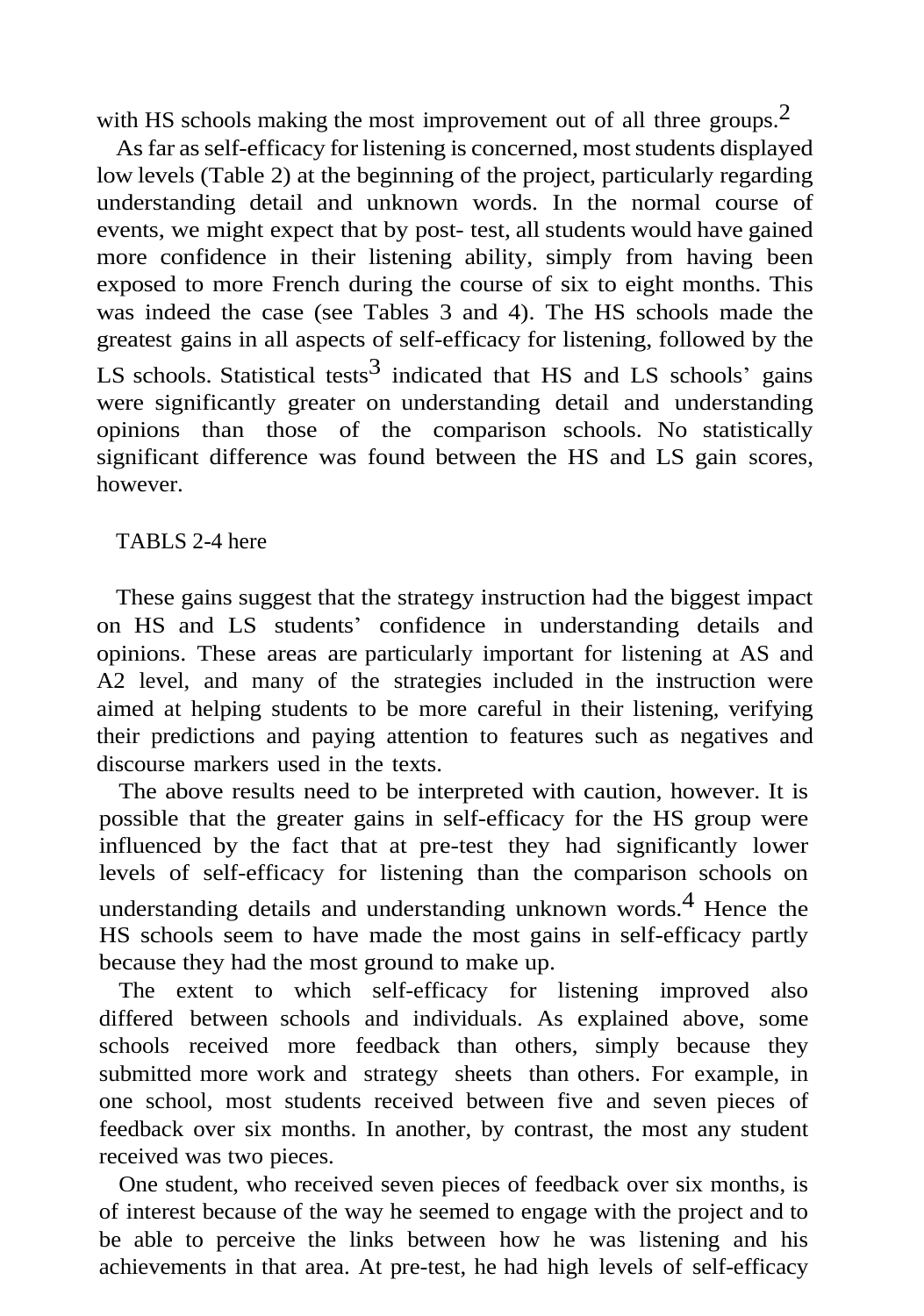in most areas of listening, except for understanding unknown words. By post-test, his self-efficacy had improved in all areas except for understanding gist (already very high at pre-test), and especially in understanding unknown words. He (along with a classmate) received the greatest number of pieces of feedback in the project. Just after the post-test he completed an individual listening task which required him to report on the listening strategies he was using. Space does not permit a full analysis of this interview, but it was clear that he was using many of the strategies introduced during the project. At the end of the interview he was asked if he thought that how he listened had changed over the last six to seven months, to which he replied: 'I think my methods have changed really, the way I approach it. I sort of get in the right frame of mind to do it.... If something's difficult, I don't sort of like panic about it . . .'

This suggests a greater perseverance in the face of difficulty and a confidence that such difficulties can be overcome through the application of appropriate strategies. This student seemed to have appreciated the strategy training and to have benefited from it. The questionnaire data gathered at the end of the project indicated, however,that most students were not entirely positive about how helpful the training had been. Using a scale from '1' ('not at all helpful') to '6' ('very helpful'), 47% of respondents gave a rating for the training of '4' or over. Nevertheless, when the responses of the HS students were compared with those of LS students, the former were more likely to rate the training more highly.<sup>5</sup> In terms of how students perceived their success in listening at the end of the project, again, results are mixed. On the one hand, as Graham (2002) found for a similar cohort of learners, students in all three groups (HS, LS and comparison) claimed that listening was the area in which they felt they had achieved the least success. The most common reasons for this lack of success, for all students, was perceived low ability and difficult tasks. This suggests that the feedback had not succeeded in drawing HS learners' attention to the link between strategy use and achievement. However, the numbers of learners involved are very small (10 HS students). It may also be the case that changing learners' attributional tendencies takes longer than six to eight months. More encouraging was the finding that HS learners felt that their listening had improved more than LS or CS learners did.<sup>6</sup>

#### **Discussion**

The above analysis suggests that there is some evidence that strategy training had a beneficial impact on students' self-efficacy for listening, as well as on their actual listening achievement, as measured by the comprehension tests used in the study. It is not possible, however, to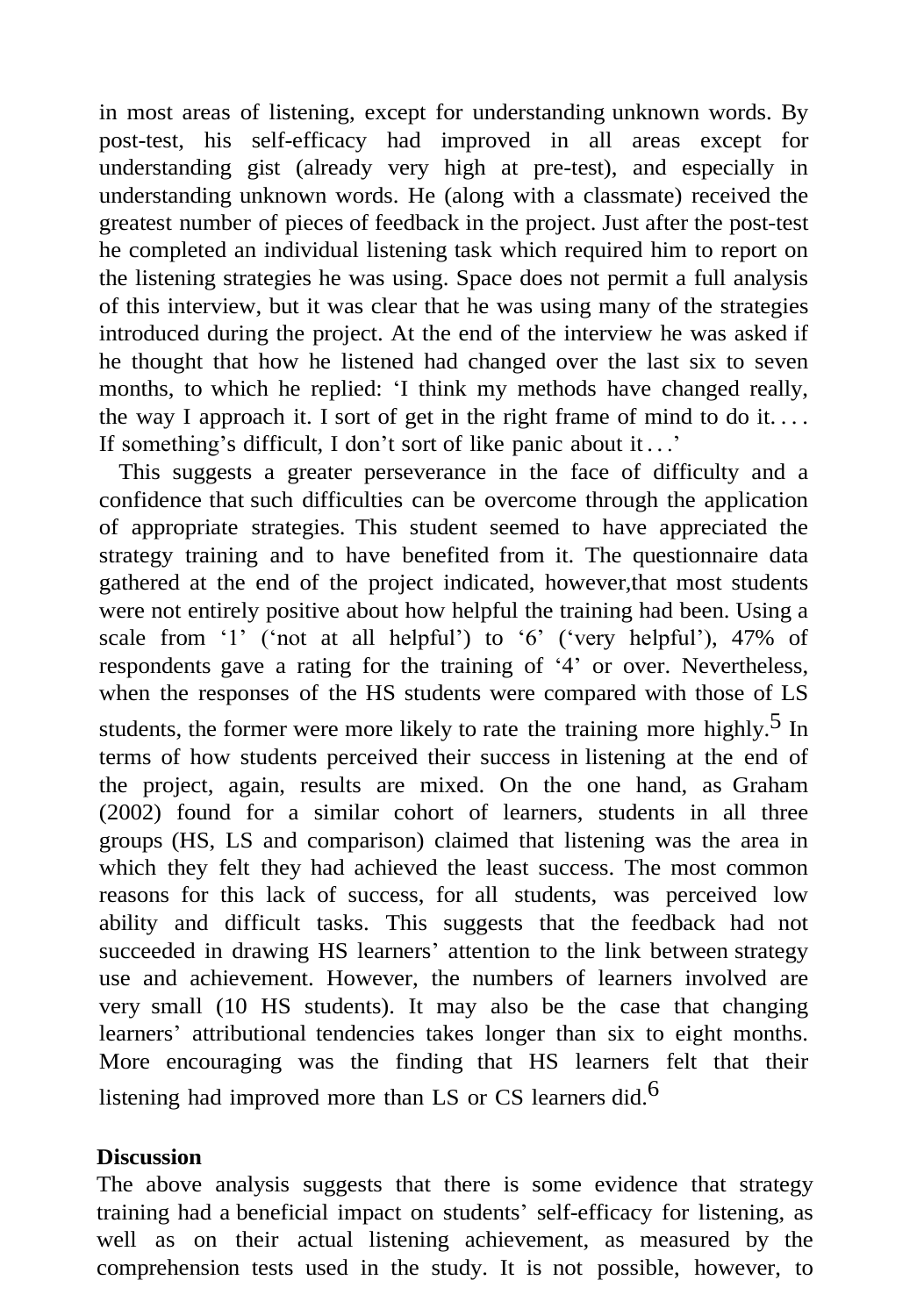clarify exactly the relationship between gains in listening achievement and gains in self-efficacy for listening. It may be that students felt more confident about their listening because they were able to understand more of the post- test passages; or that their increased self-efficacy for listening contributed to their ability to comprehend.

However, the differences between the LS and HS schools in terms of improved self-efficacy were smaller than expected. This lack of difference may be because HS students as a whole did not receive enough feedback on their strategy use for this form of scaffolding to have a significant impact on their self-efficacy. Both LS and HS students were asked to reflect on their strategy use at the end of each activity in the programme, in order to evaluate the effectiveness of the strategies employed. It may be that this provided both groups with similar opportunities to reflect on the connections between the strategies they used and how well they performed on the listening task. In other words, there may not have been enough substantive difference between the training received by the two groups for there to be significant differences in their self-efficacy gains. On the other hand, HS learners were more aware of an improvement in their listening than were LS learners.

There is thus some, if tentative, evidence that strategy instruction with feedback that focuses on the relationship between strategy deployment and successful listening is a promising method for improving both listening performance and students' deep- seated feelings about listening. Giving such feedback, however, is time-consuming and requires a detailed understanding on the part of the person giving the feedback of what strategies students appear to be using. It also requires students to develop a r eflective stance towards their work, to think about the strategies they have used on an activity. Some learners find this task easier than others.

#### **Pedagogical implications**

The results of this study suggest that one way of improving learners' sense of self- efficacy for listening is for the process of listening to be considered to be as important as the product, if not more so. In other words, both learners and teachers need to be focused on how learners are listening rather on just what they have or have not understood from a passage. An important first step in this direction might be provided by activities that simply raise students' awareness of the fact that strategies for listening do exist, and that these can make the listening process easier and more successful. This might involve the teacher in asking learners to reflect on what difficulties they experienced with a listening text and to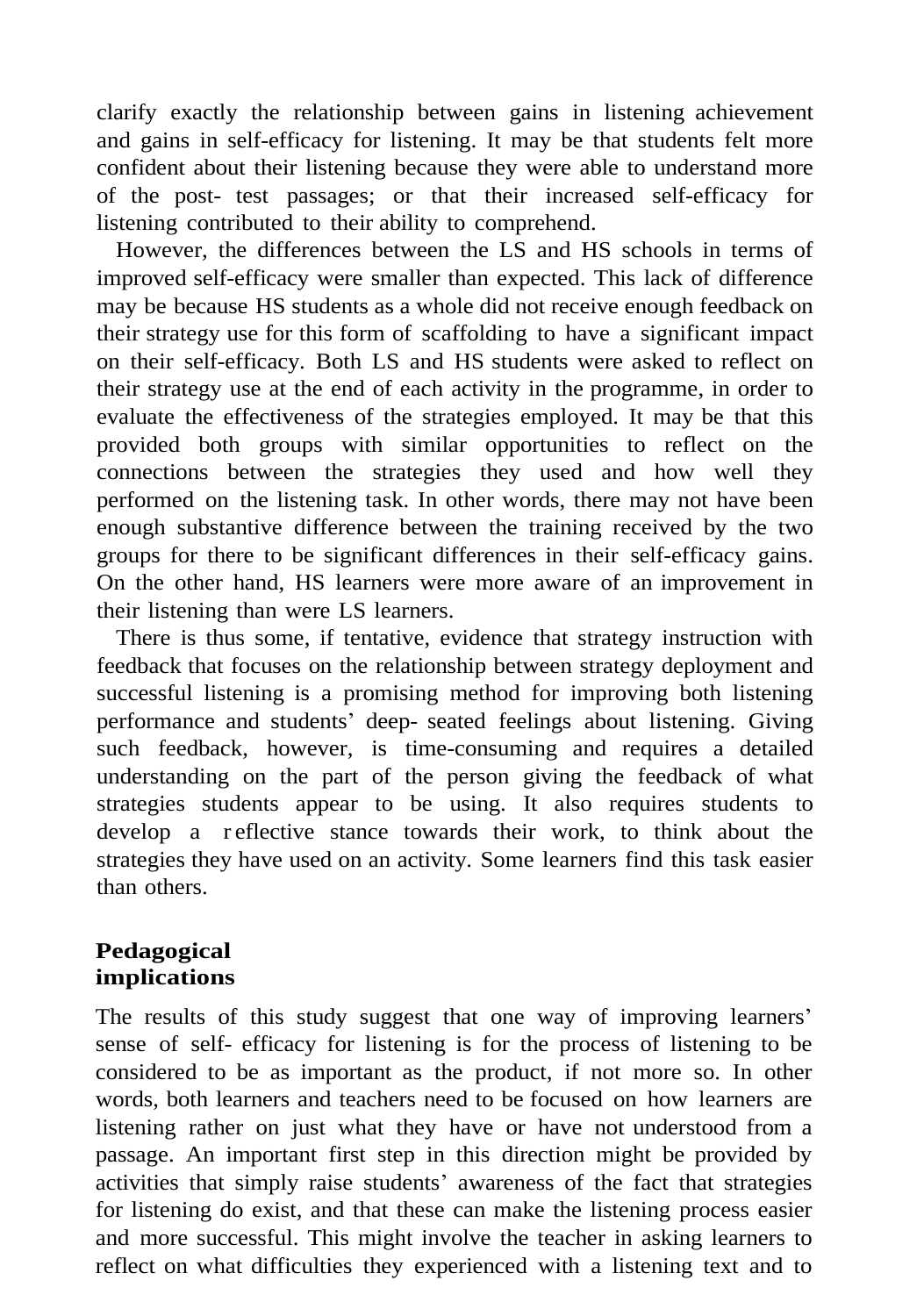discuss as a group ways of overcoming those difficulties, other than simply knowing more vocabulary or listening repeatedly. At this point teachers might also suggest strategies for learners to try. To be able to do this effectively, teachers will need to have considered in advance what difficulties learners might encounter, and what might be useful strategies to use in response to these problems, in the way suggested by Graham and Macaro (op. cit.). The next step would be to ask learners in subsequent listening tasks to reflect on the listening strategies they have used and the impact they have had on their listening outcomes, perhaps employing the diary format used in the present study. Making such reflection part of the teacher's expectations for a homework or class listening task may help in encouraging students to take the process of reflection seriously. Teacher feedback on the strategies used by learners would also help in this respect, as well as encouraging learners to see listening as an activity in which improvement is possible through action taken by the listener, rather than as an activity in which they are just a passive recipient.

The above measures, it is argued, may increase learners' sense of control over the listening process, and in turn strengthen their resolve to persevere in the face of difficulties.

#### **Notes**

- 1. The project also involved tests completed at the start of Year 13, designed to see whether any gains made by HS and LS schools had been maintained. At the time of writing, these data were still being processed and therefore not available for inclusion in this article.
- 2. Space does not permit full statistical details of students' improvement in listening, which will appear in subsequent publications.
- 3. The Mann-Whitney U-test was employed to test for significant differences. This non-parametric test was employed as the data from the self-efficacy scale were ordinal rather than interval. Full statistical details are available from the author.
- 4. When an ANCOVA was carried out that took into account the groups' pre-test levels of self- efficacy, the significant differences in gains between the groups were no longer evident, although the difference between HS and comparison schools for understanding detail approached significance ( $p = .067$ ).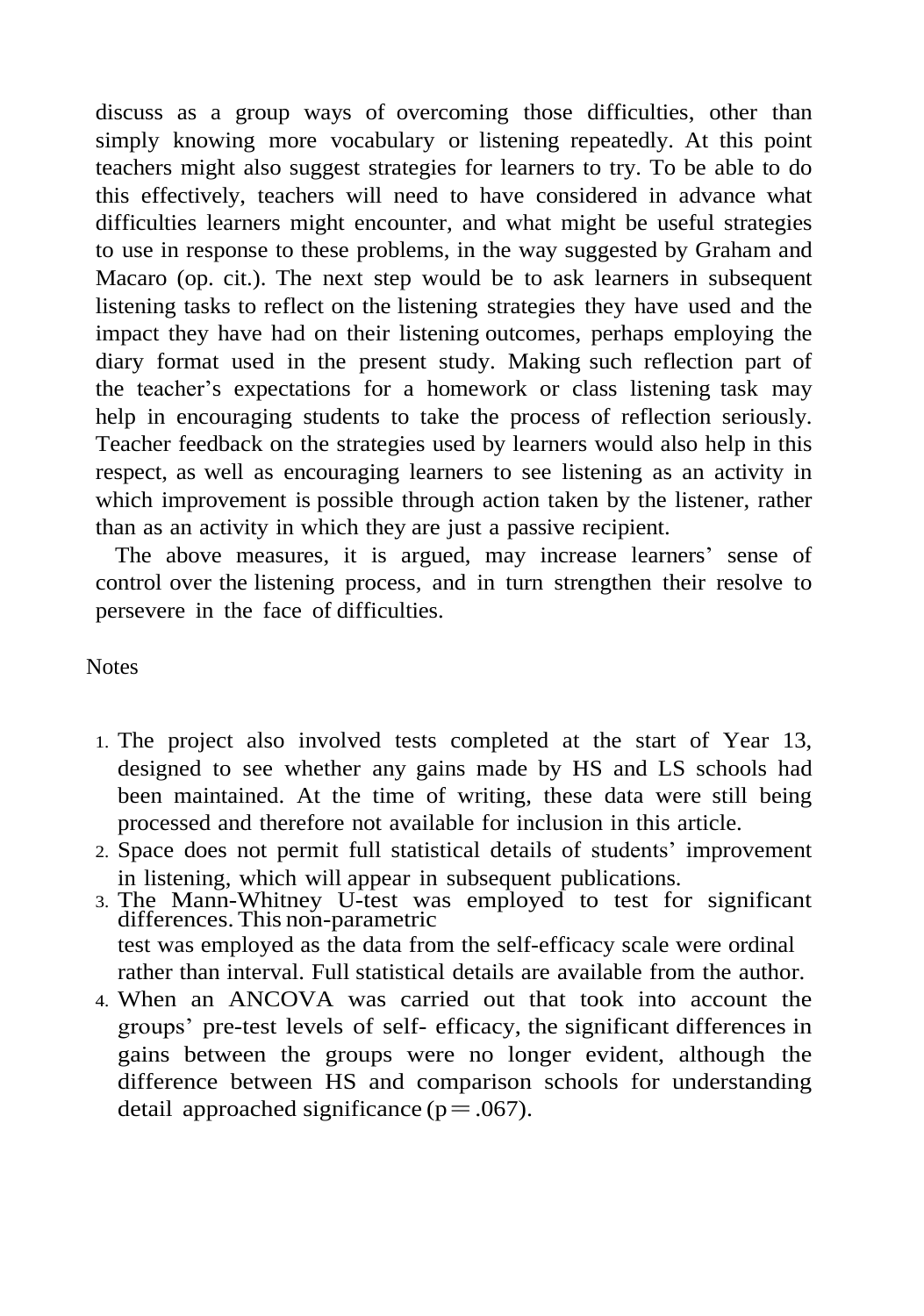5. Mann-Whitney U-test. Full statistical details are available from the author.

6. Mann-Whitney U-test. Full statistical details are available from the author.

#### References

References

Bandura, A. (1986). *Social foundations of thought and action : A social cognitive theory.*  Englewood Cliffs, N.J.: Prentice-Hall.

Bandura, A. (1993). Perceived self-efficacy in cognitive development and functioning. *Educational Psychologist*, 28, 117-148.

Bandura, A. (1995). Exercise of personal and collective efficacy in changing societies. In: A. Bandura, (Ed.), *Self-efficacy in changing societies* (pp. 1-45). Cambridge: Cambridge University Press.

Brophy, J. (1998). *Failure syndrome students*. ERIC Digest Report No: EDO-PS-98-2. Available at: [http://www.firstsearch.oclc.org](http://www.firstsearch.oclc.org/)

Dörnyei, Z., & Ottó, I. (2004). Motivation in action: A process model of L2 motivation [online]. CILT Research Forum- Motivation in Language Learning. Available at: <http://www.cilt.org.uk/research/resfor3/dornyei.htm>

Graham, S. (1997). *Effective language learning. Positive strategies for advanced level language learning.* Clevedon, England: Multilingual Matters.

Graham, S. (2002). Experiences of learning French: A snapshot at years 11, 12 and 13. *Language Learning Journal*, 25, 15-20.

Graham, S. (2004). Giving up on Modern Foreign Languages? Students' perceptions of learning French. *Modern Language Journal*, 88/2, 171-191.

Graham, S. (forthcoming, a). Listening comprehension: the learners' perspective. *System*, 34/2.

Graham, S. (forthcoming, b). A study of students' metacognitive beliefs about foreign language study and their impact on learning. *Foreign Language Annals*

Macaro, E. (2001). *Learning strategies in foreign and second language classrooms*. London: Continuum.

National Capital Language Resource Center. (2000). High School Foreign Language Students' Perceptions of Language Learning Strategies Use and Self-Efficacy**.** (Washington, DC, Department of Education).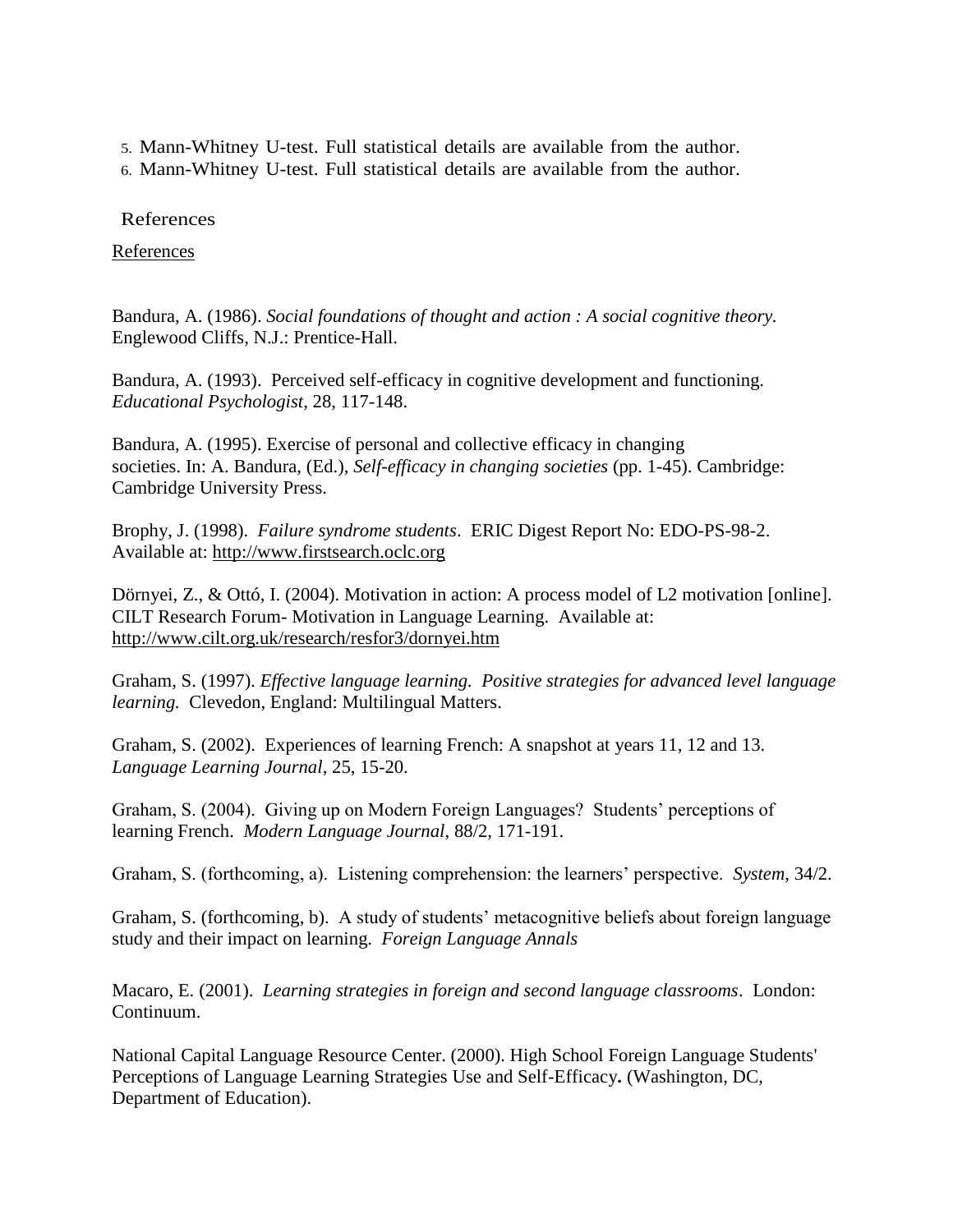Oxford, R. & Nyikos,M. (1989). Variables affecting choice of language learning strategies by university students. *Modern Language Journal*, 73, 291-300.

Paris, S. G., & Winograd, P. (1990). How metacognition can promote academic learning and instruction. In: B. F. Jones & L. Idol (Eds.), *Dimensions of Thinking and Cognitive Instruction* (pp.15-51). Hillsdale NJ: Erlbaum.

Pintrich, P.R & De Groot, E.V. (1990). Motivational and self-regulated learning components of classroom academic performance. *Journal of Educational Psychology*, 82(1), 33-40.

Tremblay, P. F., & Gardner, R. C. (1995). Expanding the motivation construct in language learning. *Modern Language Journal*, *79*, 505-520.

Victori, M. (1999). An analysis of writing knowledge in EFL composing: A case study of two effective and two less effective writers*. System,* 27(4), 537-555.

Vogely, M.(1995). Perceived strategy use during performance on three authentic listening comprehension tasks. *Modern Language Journal*, 79(1), 41-46.

Williams, M., & Burden, R. (1999). Students' developing conceptions of themselves as language learners. *Modern Language Journal, 83*, 193-201.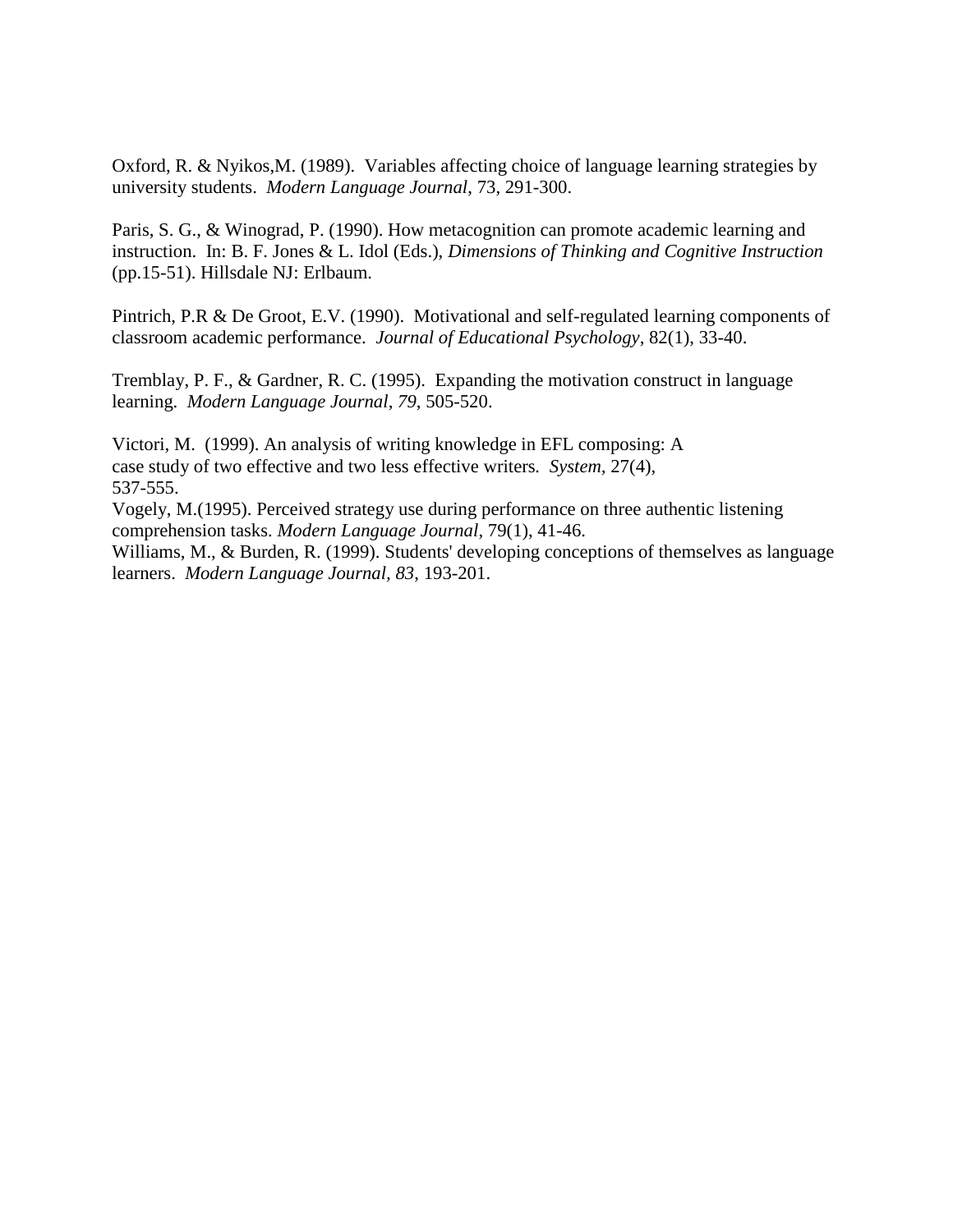## Table 1

Numbers of students completing self-efficacy questionnaire at pre- and post-test.

|                               | <b>Pre-test</b> | <b>Post-test</b> |
|-------------------------------|-----------------|------------------|
| <b>Comparison group</b>       | 50              | 46               |
| <b>High scaffolding group</b> | 35              |                  |
| Low scaffolding group         | 54              | 40               |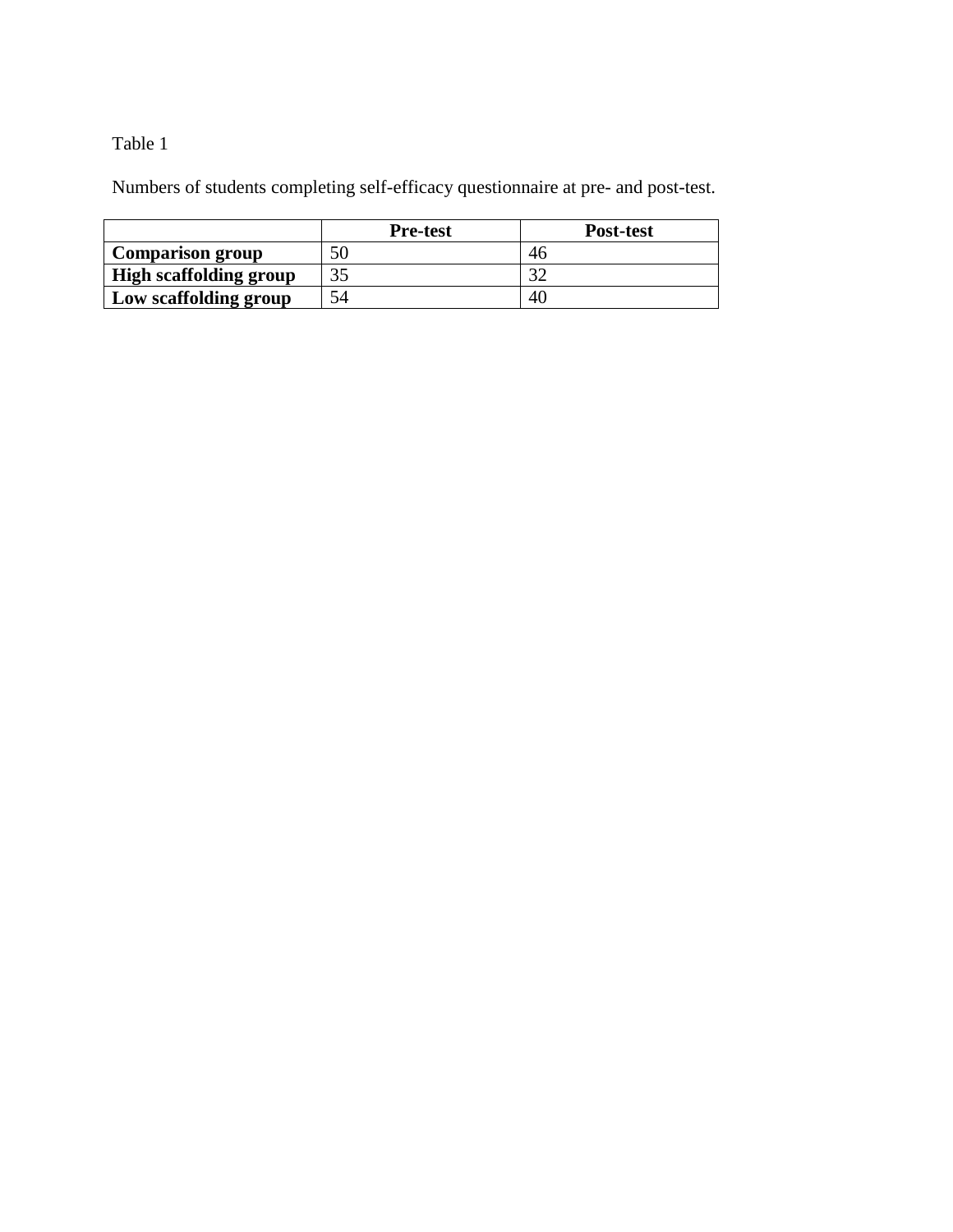## Table 2.

Pre-test self-efficacy. Number and percentage (in brackets) of students expressing different levels of certainty about being able to understand certain aspects of texts.

|                       | Comparison group          |                |                       | High Scaffolding group    |                |                        | Low Scaffolding group     |                       |                        | All                       |                |                        |  |
|-----------------------|---------------------------|----------------|-----------------------|---------------------------|----------------|------------------------|---------------------------|-----------------------|------------------------|---------------------------|----------------|------------------------|--|
| Level of<br>certainty | <b>Unsure</b><br>$(0-40%$ | Fairly<br>sure | <b>Sure</b><br>$(60-$ | <b>Unsure</b><br>$(0-40%$ | Fairly<br>sure | <b>Sure</b><br>$(60 -$ | <b>Unsure</b><br>$(0-40%$ | <b>Fairly</b><br>sure | <b>Sure</b><br>$(60 -$ | <b>Unsure</b><br>$(0-40%$ | Fairly<br>sure | <b>Sure</b><br>$(60 -$ |  |
| about being           | level)                    | (50%           | 100%                  | level)                    |                | 100%                   | level)                    | (50%                  | 100%                   | level)                    | (50%           | 100%                   |  |
| able to               |                           | level)         | level)                |                           | (50%           | level)                 |                           | level)                | level)                 |                           | level)         | level)                 |  |
| understand a          |                           |                |                       |                           | level)         |                        |                           |                       |                        |                           |                |                        |  |
| similar text          |                           |                |                       |                           |                |                        |                           |                       |                        |                           |                |                        |  |
| <b>Gist</b>           | 18 (36)                   | 13(26)         | 19(38)                | 17(49)                    | 5(14)          | 13(37)                 | 18(33)                    | 13 (24)               | 23(43)                 | 53 (38)                   | 31(22)         | 55(40)                 |  |
| <b>Details</b>        | 28 (56)                   | 13(26)         | 9(18)                 | 25(71)                    | 6(17)          | 4(11)                  | 33(61)                    | 14 (26)               | 7(13)                  | 86(62)                    | 33(24)         | 20(14)                 |  |
| <b>Unknown</b>        | 39 (78)                   | 4(8)           | 7(14)                 | 33 (94)                   | 2(6)           | 0(0)                   | 50(93)                    | (2)                   | 3(5)                   | 122                       | 7(5)           | 10(7)                  |  |
| words                 |                           |                |                       |                           |                |                        |                           |                       |                        | (88)                      |                |                        |  |
| <b>Opinions</b>       | 13 (26)                   | 14(28)         | 23(46)                | 15(43)                    | 6(17)          | 14(40)                 | (20)                      | 16(30)                | 27(50)                 | 39(28)                    | 36(26)         | 64(46)                 |  |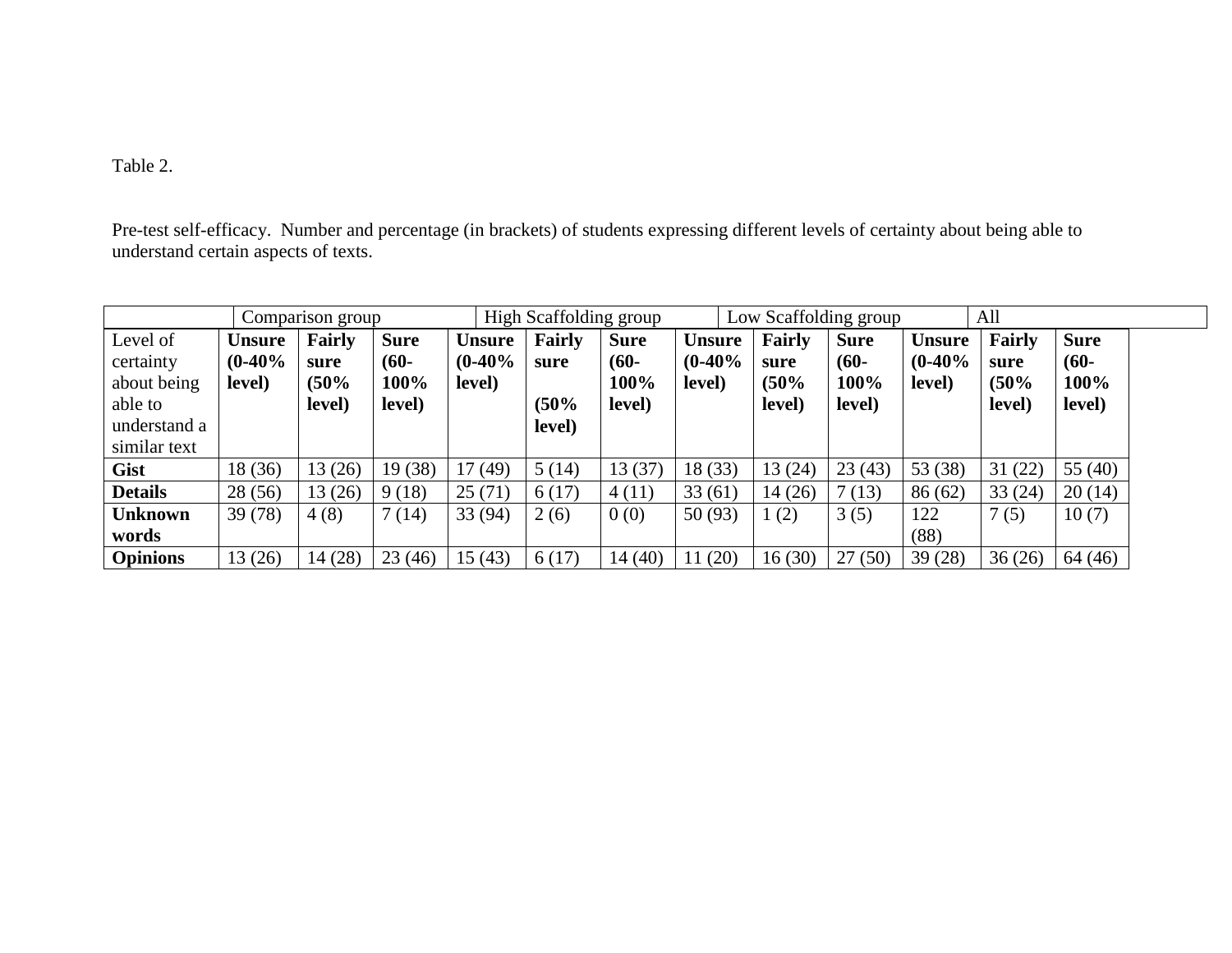# Table 3

Post-test self-efficacy. Number and percentage (in brackets) of students expressing different levels of certainty about being able to understand certain aspects of texts.

|                 |               | Comparison group |             |               | High Scaffolding group |             | Low Scaffolding group |        |             | All           |        |             |  |
|-----------------|---------------|------------------|-------------|---------------|------------------------|-------------|-----------------------|--------|-------------|---------------|--------|-------------|--|
| Level of        | <b>Unsure</b> | <b>Fairly</b>    | <b>Sure</b> | <b>Unsure</b> | Fairly                 | <b>Sure</b> | <b>Unsure</b>         | Fairly | <b>Sure</b> | <b>Unsure</b> | Fairly | <b>Sure</b> |  |
| certainty       | $(0-40%$      | sure             | $(60 -$     | $(0-40%$      | sure                   | $(60 -$     | $(0-40%$              | sure   | $(60 -$     | $(0-40%$      | sure   | $(60 -$     |  |
| about           | level)        | (50%             | 100%        | level)        |                        | 100%        | level)                | (50%   | 100%        | level)        | (50%   | 100%        |  |
| being able      |               | level)           | level)      |               | (50%                   | level)      |                       | level) | level)      |               | level) | level)      |  |
| to              |               |                  |             |               | level)                 |             |                       |        |             |               |        |             |  |
| understan       |               |                  |             |               |                        |             |                       |        |             |               |        |             |  |
| d a similar     |               |                  |             |               |                        |             |                       |        |             |               |        |             |  |
| text            |               |                  |             |               |                        |             |                       |        |             |               |        |             |  |
| <b>Gist</b>     | 6(13)         | 11(24)           | 29(63)      | 5(16)         | 3(9)                   | 24(75)      | 3(8)                  | 9(23)  | 28(70)      | 14(12)        | 23(19) | 81 (69)     |  |
| <b>Detail</b>   | 20(43)        | 10(22)           | 16(35)      | 13(41)        | (22)                   | 12(38)      | 13 (33)               | 12(30) | 15(38)      | 46(39)        | 29(25) | 43(36)      |  |
| <b>Unknown</b>  | 27(59)        | 8(17)            | 11(24)      | 24(75)        | 3(9)                   | 5(16)       | 25(63)                | 9(23)  | 6(15)       | 76 (64)       | 20(17) | 22(19)      |  |
| words           |               |                  |             |               |                        |             |                       |        |             |               |        |             |  |
| <b>Opinions</b> | 10(22)        | 13 (28)          | 23(50)      | 3(9)          | (22)                   | 22(69)      | (3)                   | 6(15)  | 33(83)      | 14(12)        | 26(22) | 78 (66)     |  |